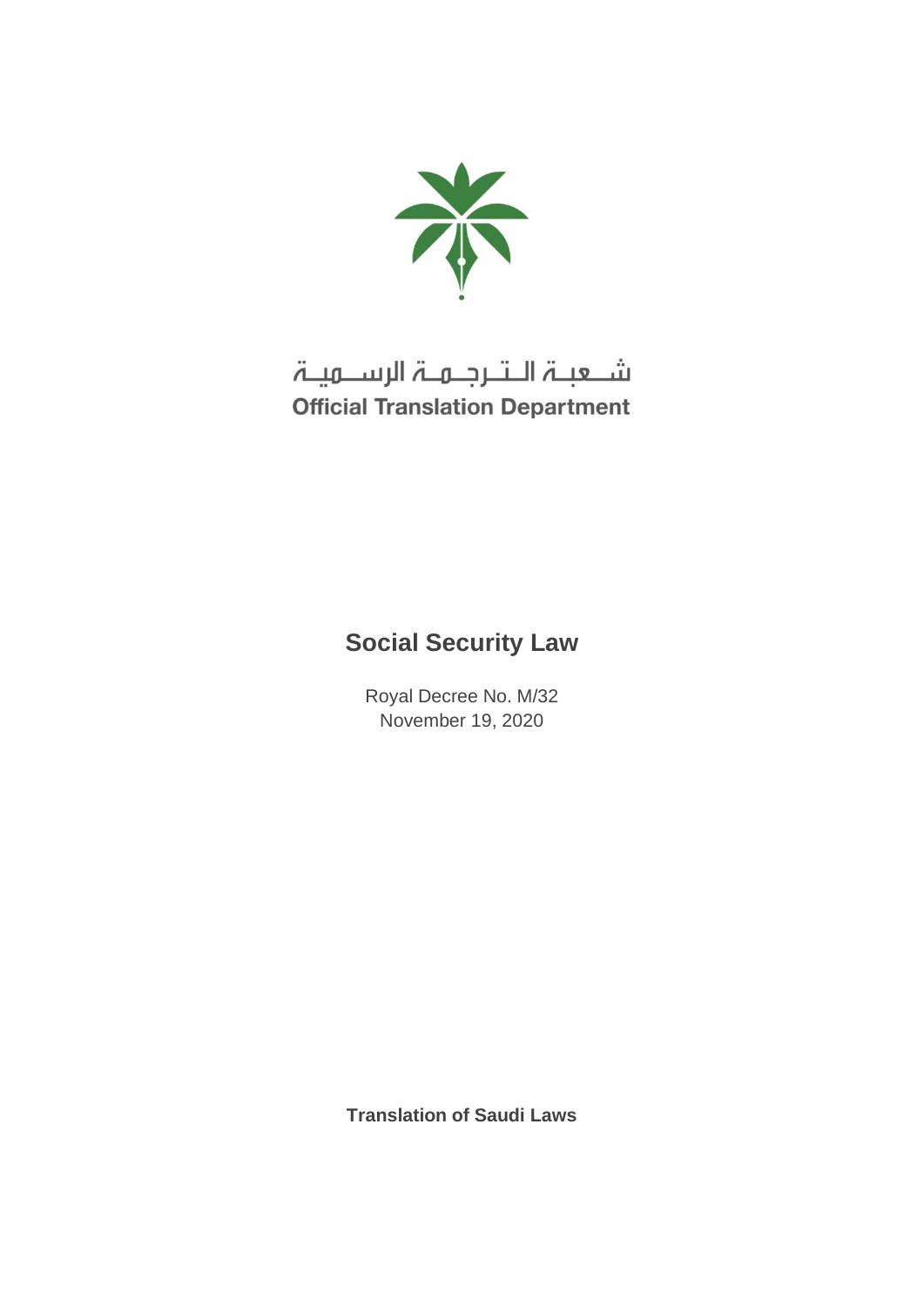

## **NOTE:**

The translation of Saudi laws takes the following into consideration:

- Words used in the singular form include the plural and vice versa.
- Words used in the masculine form include the feminine.
- Words used in the present tense include the present as well as the future.
- The word "person" or "persons" and their related pronouns (he, his, him, they, their, them) refer to a natural and legal person.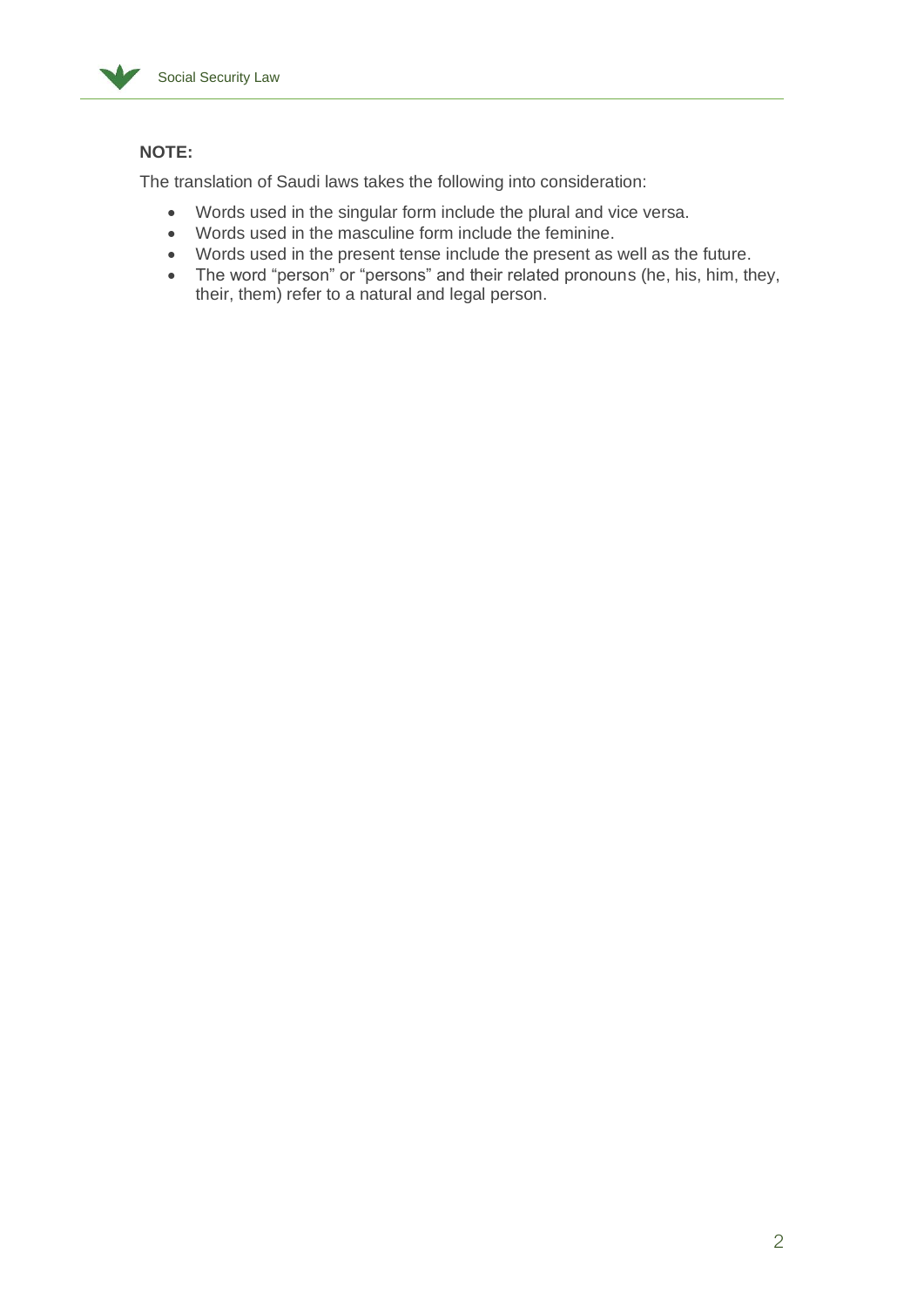

# **Social Security Law**

# **Chapter 1: Definitions and Objectives**

# **Article 1**

In this Law, the following terms and phrases shall have the meanings assigned thereto, unless the context requires otherwise:

- 1. **Ministry:** The Ministry of Human Resources and Social Development.
- 2. **Minister:** The Minister of Human Resources and Social Development.
- 3. **Law:** Social Security Law.
- 4. **Regulations:** The implementing regulations of the Law.
- 5. **Provider:** The person responsible for providing financial support to his or her dependents and for ensuring their well-being.
- 6. **Dependent:** A person under the care, responsibility, and financial support of the provider.
- 7. **Household:** A group of individuals, including a provider and one or more dependents, sharing the same residence.
- 8. **Independent:** A person aged 18 or above who lives in a separate residence and is financially independent.
- 9. **Beneficiary:** Every independent or household to whom this Law applies.
- 10. **Allowance:** A monthly sum paid as social assistance to the beneficiary.
- 11. **Monthly Earnings:** The total amounts, including salaries, trade revenues, or other amounts, the independent or household receives within the year preceding the filing date of the allowance application.
- 12. **Wealth:** Assets and funds owned by the independent or the household which can be appraised.
- 13. **Average Indexed Monthly Earnings:** The portion of the monthly earnings determined for allowance calculation.
- 14. **Minimum Allowance Calculation:** An amount based on which the minimum allowance covering the basic needs of an independent or provider is calculated, without increases or deductions.
- 15. **Minimum Allowance:** An amount determined for calculating the allowance of the independent or the household, including increases and deductions.
- 16. **Rehabilitation:** Measures aiming to enable the beneficiary to become productive and financially independent.
- 17. **Rehabilitation Plan:** A plan agreed upon between the Ministry and the rehabilitable beneficiary, which includes measures taken by both parties for the purpose of rehabilitation.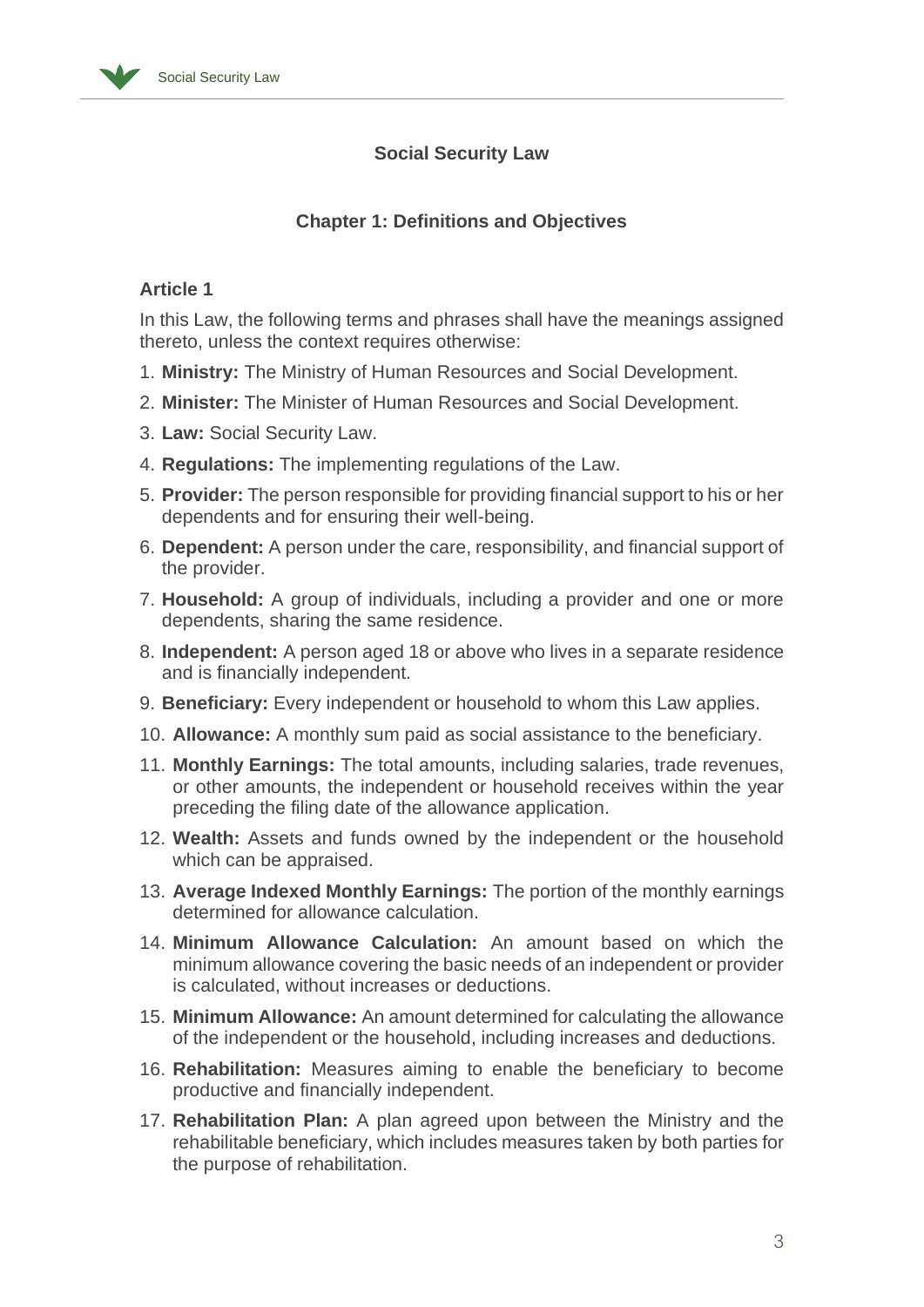- 18. **Rehabilitable Beneficiary:** A person who can be rehabilitated in accordance with the rehabilitation plan.
- 19. **Able-bodied Beneficiary:** A person who is physically and mentally able to work.
- 20. **Shelters or Treatment Facilities:** Homes, social and health care centers, hospitals, prisons, and similar facilities.
- 21. **Applicant:** The person, or his representative, who files an allowance application.
- 22. **Day:** Business day.

## **Article 2**

This Law aims to:

- 1. establish the means and measures necessary to address poverty in society;
- 2. ensure the beneficiary receives a minimum income that fulfils his basic needs by determining the minimum allowance and providing appropriate support;
- 3. provide social support and protection to beneficiaries based on need and eligibility:
- 4. provide rehabilitation and training to enable the beneficiary to become productive and financially independent; and
- 5. develop mechanisms that ensure aid is provided to beneficiaries in times of crises and disasters.

# **Chapter 2: Filing and Determination of Needs**

## **Article 3**

Allowance applications, including supporting information and documents, shall be filed with the relevant department at the Ministry. The Regulations shall determine the procedures, conditions, and required information and documents.

## **Article 4**

The filing of an allowance application shall authorize the Ministry to acquire relevant information from public or private entities. The Regulations shall determine the relevant procedures.

## **Article 5**

The Ministry shall, for the purpose of determining eligibility, examine information relating to independents and households collected from applications, relevant government agencies, civil society associations and organizations, and other sources.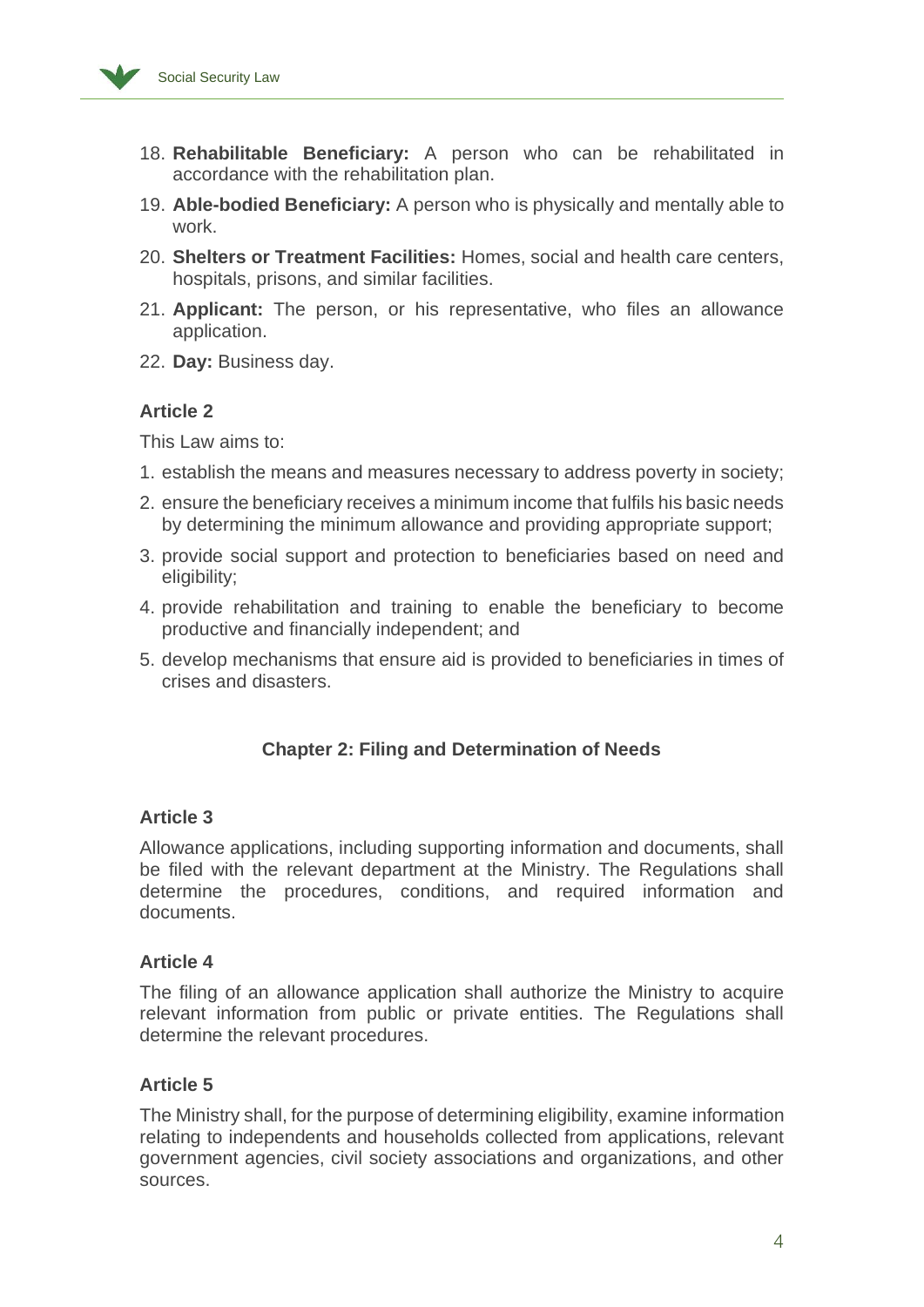

# **Article 6**

The Ministry shall notify the applicant of its decision within 20 days from the date of filing; if rejected, such decision shall be reasoned. The Regulations shall determine the relevant procedures.

## **Article 7**

The applicant and the beneficiary shall notify the Ministry of any change that may affect their eligibility or the amount of the allowance within 15 days from the date of said changes.

## **Article 8**

The Ministry shall regularly verify the beneficiary's eligibility for the allowance and the amount thereof. The Regulations shall determine the relevant procedures.

# **Chapter 3: Eligibility and Allowance Calculation Mechanism**

## **Article 9**

A person fulfilling the following conditions shall be eligible for allowance:

- 1. He must be a Saudi national permanently residing in the Kingdom, subject to the Regulations.
- 2. The average indexed monthly earnings of the independent or the household must be below the minimum allowance.
- 3. He must satisfy the criteria of wealth ownership and utilization, as specified in the Regulations.
- 4. He must fulfill the Ministry's requirements regarding health, education, rehabilitation, and community service, as specified in the Regulations.

## **Article 10**

The following persons shall, subject to the Regulations, be exempt from the nationality requirement:

- 1. A non-Saudi woman married to a Saudi man.
- 2. A non-Saudi widow or divorcee with Saudi children.
- 3. A child of a Saudi widow or divorcee whose father is non-Saudi.
- 4. A disabled person, an orphan, and a widow who has orphaned children with transit permits.

# **Article 11**

A beneficiary who is not a provider may not belong to more than one household,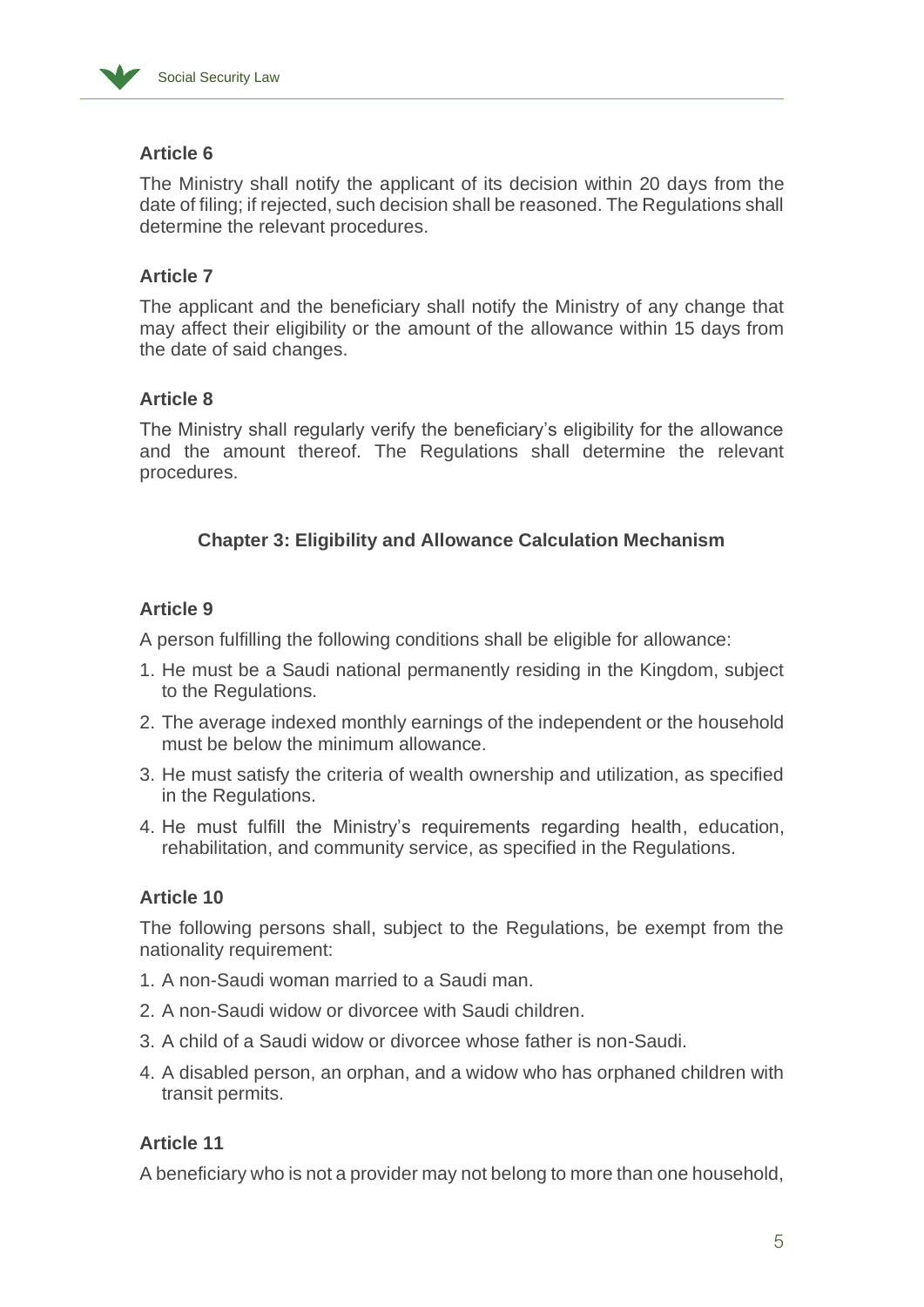

subject to the Regulations.

## **Article 12**

- 1. If the provider has more than one household, each shall be entitled to an allowance, subject to the Regulations.
- 2. A household member residing, for educational purposes, outside the city of the household shall not prejudice the household's eligibility for allowance, subject to the Regulations.

## **Article 13**

If it is established, in accordance with the Regulations, that the provider's disposition of the allowance is not feasible due to incompetence or incapacitation, the household may choose a competent member as its provider.

## **Article 14**

Allowance shall be calculated for an independent and a household by deducting the amount of the average indexed monthly earnings from the amount of the minimum allowance, according to the following:

- 1. The minimum allowance shall be equal to the minimum basic allowance for an independent and a household. The allowance increase for any additional dependent shall not exceed the minimum basic allowance.
- 2. The method of calculating the average indexed monthly earnings and the minimum allowance shall take into account the resources allocated for social security, subject to the Regulations.

## **Article 15**

The minimum allowance that covers basic needs shall be determined pursuant to a resolution by the Council of Ministers upon a recommendation by the Ministry, the Ministry of Finance, and the Ministry of Economy and Planning.

## **Article 16**

Allowance paid to the beneficiary shall commence from the month following acceptance of his application.

## **Article 17**

Payment of allowance shall be suspended if:

- 1. the applicant is no longer eligible;
- 2. the Ministry establishes that the information provided thereto regarding the independent or household is inaccurate;
- 3. the beneficiary fails to update his personal information as requested by the Ministry within 30 days from receipt of such request;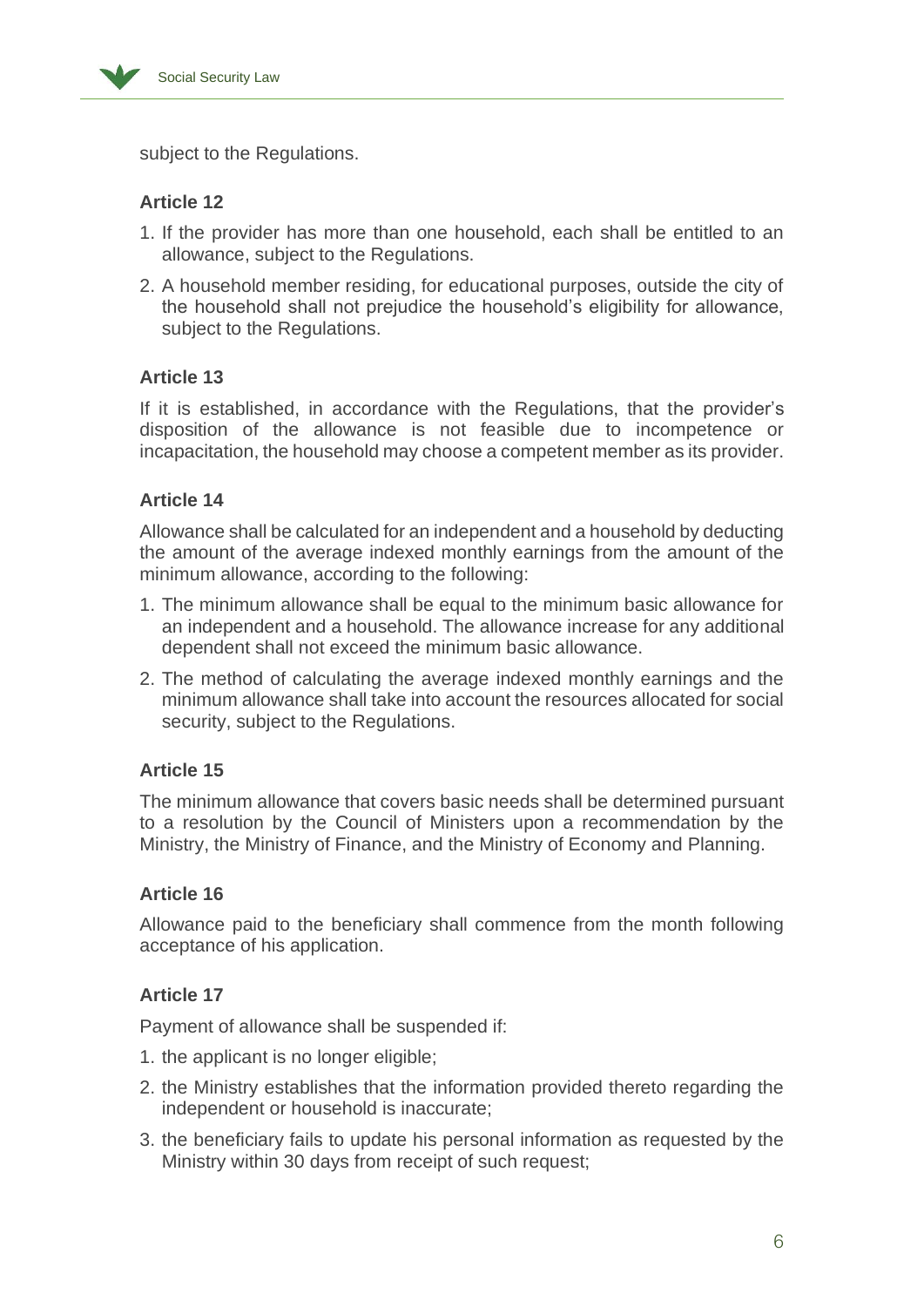

- 4. it is established that the rehabilitable beneficiary has not complied with the rehabilitation plan;
- 5. it is established that the able-bodied beneficiary has failed to seek employment or apply to Ministry-approved hiring platforms, and similar platforms, or has not accepted suitable employment or training offers, subject to the Regulations;
- 6. the beneficiary permanently resides at a shelter or treatment facility;
- 7. the beneficiary waives the allowance; or
- 8. the beneficiary dies.

## **Chapter 4: Categories and Rehabilitation**

## **Article 18**

Upon accepting an application, the Ministry shall categorize the beneficiary as:

- 1. a non-rehabilitable beneficiary;
- 2. a rehabilitable beneficiary; or
- 3. an able-bodied beneficiary.

Such categorization shall be based on information relating to the beneficiary's social, health, and physical condition, subject to the Regulations.

## **Article 19**

The Ministry, in cooperation with the Human Resources Development Fund and relevant agencies, shall:

- 1. develop a rehabilitation plan for each rehabilitable beneficiary according to his age, qualification, and medical fitness, subject to the Regulations;
- 2. offer recruitment services to able-bodied beneficiaries; and
- 3. ensure that the rehabilitable beneficiaries are actively engaged in the rehabilitation plan, and that able-bodied beneficiaries are actively seeking employment and accepting suitable employment and training offers.

## **Chapter 5: Penalties**

## **Article 20**

1. A provider who fails to spend the allowance on his dependents shall be subject to a fine not exceeding five thousand riyals or to imprisonment for a term not exceeding three months, or both.

Reports of any violation shall be received by the Ministry which shall refer them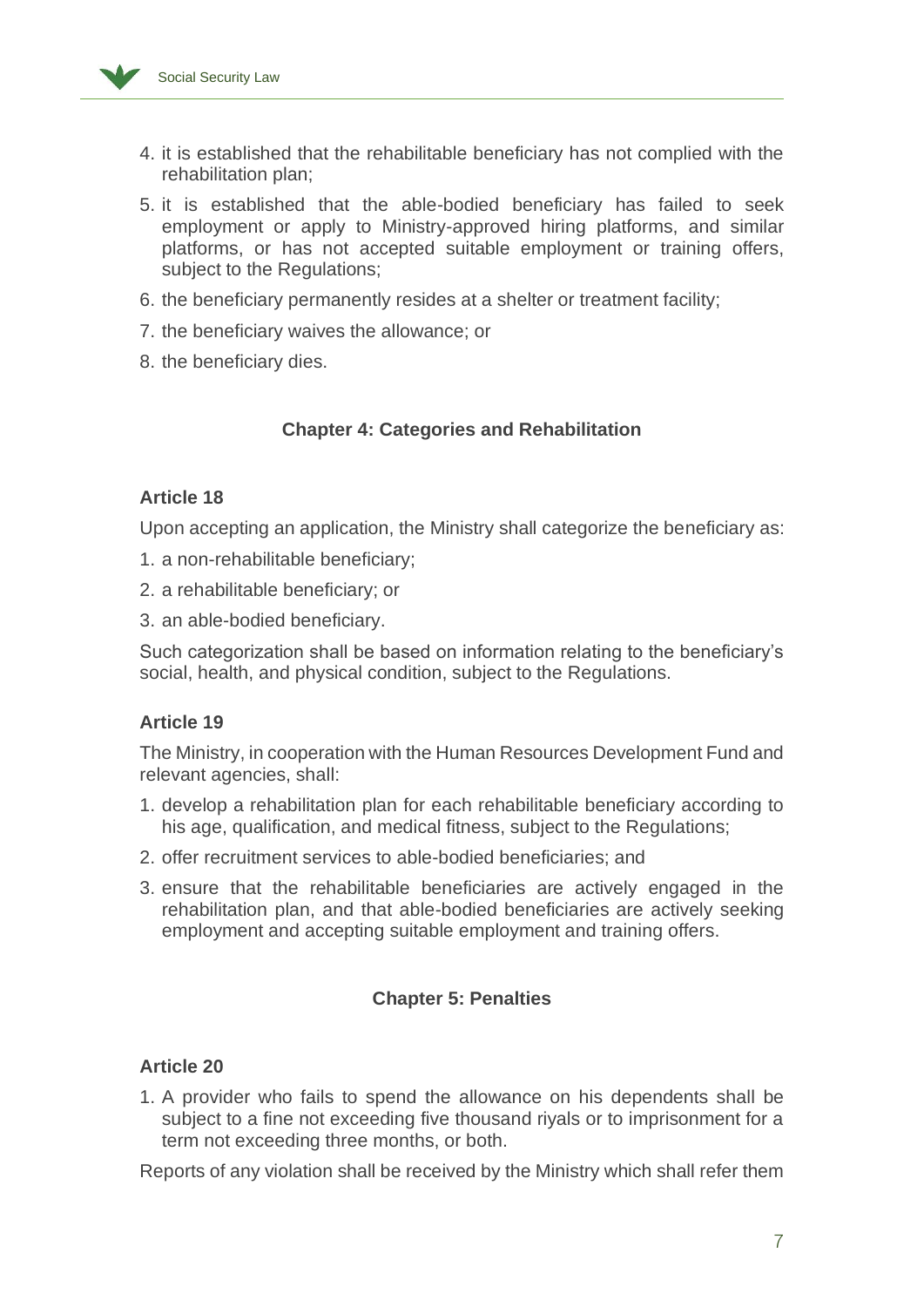

to the competent agency.

2. A person who unlawfully receives an allowance shall be subject to a fine not exceeding ten thousand riyals or to imprisonment for a term of one year, or both.

If a person is found guilty of unlawfully receiving an allowance, the Ministry shall notify the competent agency to take the necessary measures, and such person shall be required to return any received allowance.

3. If the acts referred to in paragraphs (1) and (2) of this Article constitute an offense punishable under another law, the harsher penalty shall apply.

## **Article 21**

The Public Prosecution shall investigate the offenses provided for in this Law and prosecute them before the competent court.

## **Chapter 6: General Provisions**

#### **Article 22**

- 1. Pursuant to a decision by the Minister, a committee of at least three members, one of whom is a legal advisor, shall be formed. Said decision shall designate the committee chairman and secretary, and the remuneration of its members.
- 2. Committee work procedures shall be determined pursuant to a decision by the Minister.
- 3. The committee shall receive and review grievances related to the Ministry's:
	- a) failure to notify the applicant of its decision within the period specified in Article 6 of this Law;
	- b) rejection of the application or suspension of the allowance; and
	- c) request to return unlawfully received allowances.
- 4. Committee decisions shall be effective upon issuance.
- 5. Committee decisions may be appealed before the administrative court.

## **Article 23**

Social security resources shall include:

- 1. zakat collected by the State;
- 2. funds allocated by the State Treasury; and
- 3. zakat, alms, endowment revenues, donations and gifts received by the Ministry.